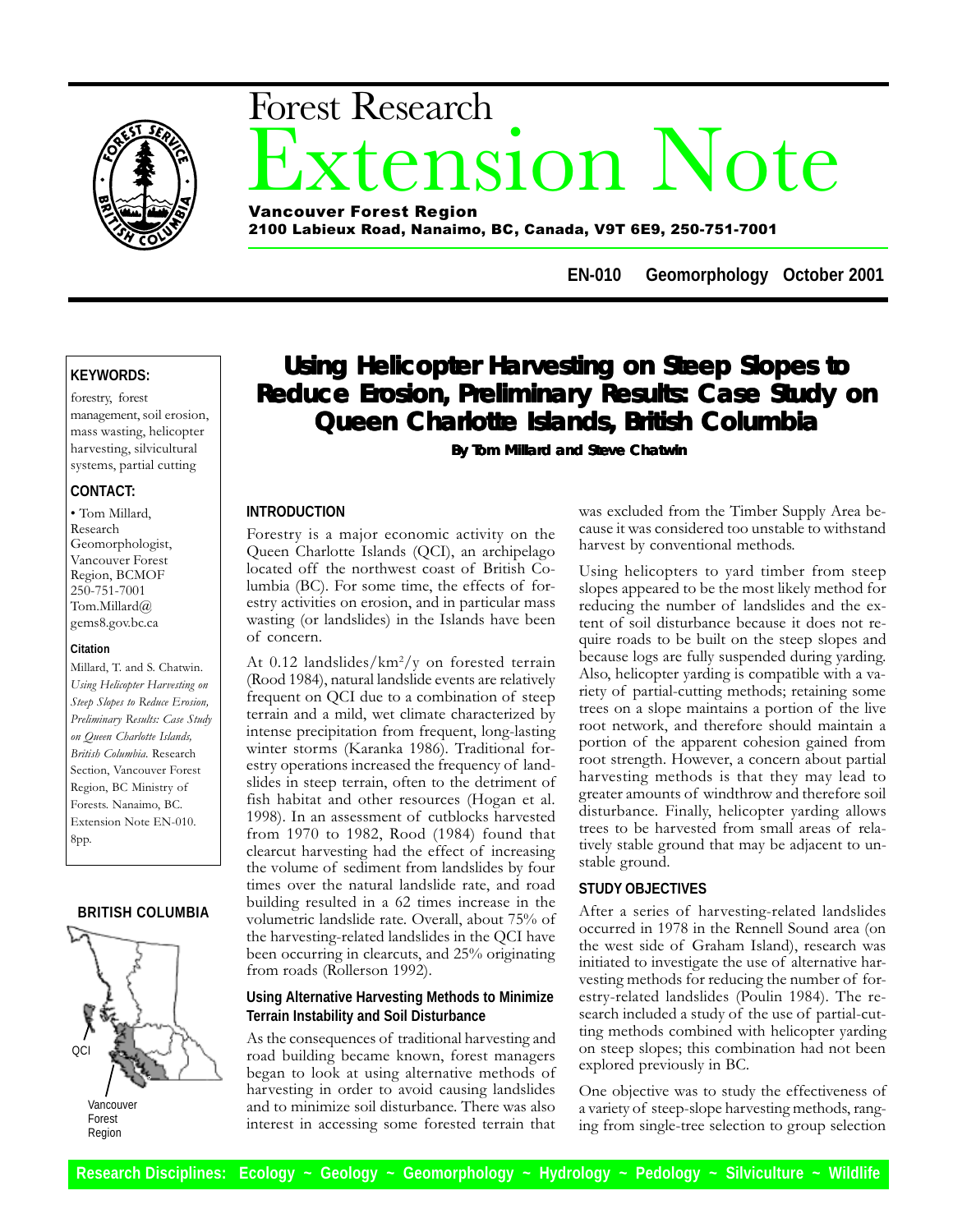Extension Note EN-010 October 2001 Forest Research, Vancouver Forest Region, BCMOF

and clearcuts. Another objective was to investigate the success of helicopter yarding in conjunction with these different harvest methods.

This report examines and evaluates the erosion response of these sites to the combination of various silvicultural systems with helicopter yarding, including the following:

1. Amounts of post-harvest erosion vs. pre-harvest erosion.

2. Amounts of erosion associated with each harvesting method.

3. Significance of post-harvest windthrow as a contributor to erosion.

In addition to this report, Krag (1998) examined the efficiency and costs of harvesting and yarding, and  $D'$ Anjou (2000) examined regeneration success on these sites.

# **SITE DESCRIPTIONS**

Two locations in the Rennell Sound area, Hangover Creek and Gregory Creek, were selected for the study (Figure 1). Both sites had been previously rejected for harvesting by conventional means due to concerns about slope stability.

Precipitation in Rennell Sound ranges from about 2300 mm/y to almost 4000 mm/y (Hogan and Schwab 1991). Both blocks are in the Very Wet Hypermaritime variant of the Coastal Western Hemlock biogeoclimatic zone (CWHvh). The forest was comprised of a dense cover of western hemlock (Tsuga heterophylla) and sitka spruce (Picea sitchensis), plus small amounts of western redcedar (Thuja plicata) and yellow cedar (Chamaecyparis nootkatensis) (Krag 1998).

The Hangover Block is on a southwest-facing hillslope that ranges from about 50 to 750 m in elevation. The Gregory Block is on a south-facing hillslope that ranges from 25 to 450 m in elevation. Both blocks are underlain by the basaltic Masset Formation, and argillite (presumably of the Triassic-Jurassic Kunga Formation) is exposed in the lower elevation areas of the Gregory Block (Maynard 1991). Surficial materials in both blocks



D'Anjou 2000).

include glacial till, colluvium, and exposed bedrock (Maynard 1990 and 1991). Both blocks had been mapped as a mix of terrain stability Class IV and Class V (Townsend 1978).

# **STUDY DESIGN AND HARVESTING METHODS**

# **Surveys and Mapping**

In 1990, the initial planning of the study blocks included detailed 1:2500 terrain mapping and soil-disturbance mapping (Maynard 1990 and 1991). Both study blocks were mapped using a 25-m grid system, with 100% of the terrain units and soildisturbance features field checked. Terrain was classified on the basis of surficial material type, slope steepness, surficial expression, and evidence of geomorphic processes. A slopestability interpretation map, using the mapped terrain polygons, assigned one of five stability classes, with Class I the most stable and Class V the least stable (Table 1). This mapping exceeds the criteria of Level A terrain mapping (BCMOF and BCMOE 1999). This mapping is used to rate the likelihood of postharvest landslides occurring.

The pre-harvest soil-disturbance maps show areas of mass wasting, erosion, and windthrow. Width, length, and depth of the disturbance were measured on site, and the pathway of the sediment noted. Three main types of disturbance were defined in these maps:

1. Areas mapped as entirely or predominantly bare soil. These were assumed to be areas of recent mass wasting or erosion.

2. Areas mapped as predominantly bare rock. These were assumed to have been stable for long periods of time, although it is possible they were subject to recent mass wasting or erosion.

3. Areas mapped as predominantly moss covered. These areas showed evidence of past mass wasting or erosion, but had been stable in recent years.

Only areas identified as entirely or predominantly bare soil were selected for further analysis. Within this category, five classes of disturbance were shown on the map:

1. Mass wasting sites larger than  $100 \text{ m}^2$ .

2. Mass wasting or erosion sites smaller than 100 m<sup>2</sup>. These sites were depicted only with a symbol in the pre-harvest maps, and therefore may be any size  $\leq 100$  m<sup>2</sup>. (Based on data from post-harvest erosion surveys, the average size of pre-harvest events was estimated at  $30 \text{ m}^2$ .)

3. Windthrow patches. Typically, 5–15% of the area was disturbed. An average of 10% of the windthrow patch area was assumed to be exposing sediment.

4. Windthrow areas larger than  $100 \text{ m}^2$ .

5. Windthrow areas smaller than  $100 \text{ m}^2$ . These sites were depicted only with a symbol in the pre-harvest maps, and therefore may be any size <100 m<sup>2</sup>. (Based on data from post-harvest erosion surveys, the average size of these events was estimated at 16  $m^2$ .)

In 1995 and 1999, observers conducted post-harvest surveys of disturbance from a helicopter flying slowly, and relatively low, in a grid pattern over the study areas. Locations of new disturbances were marked on the 1:2500 maps and later ground truthed. Size, sediment path, and disturbance type were re-Figure 1. Location of Hangover and Gregory Blocks (after truthed. Size, sediment path, and disturbance type were re-<br>Corded. Only sites that had not been marked on the previous sur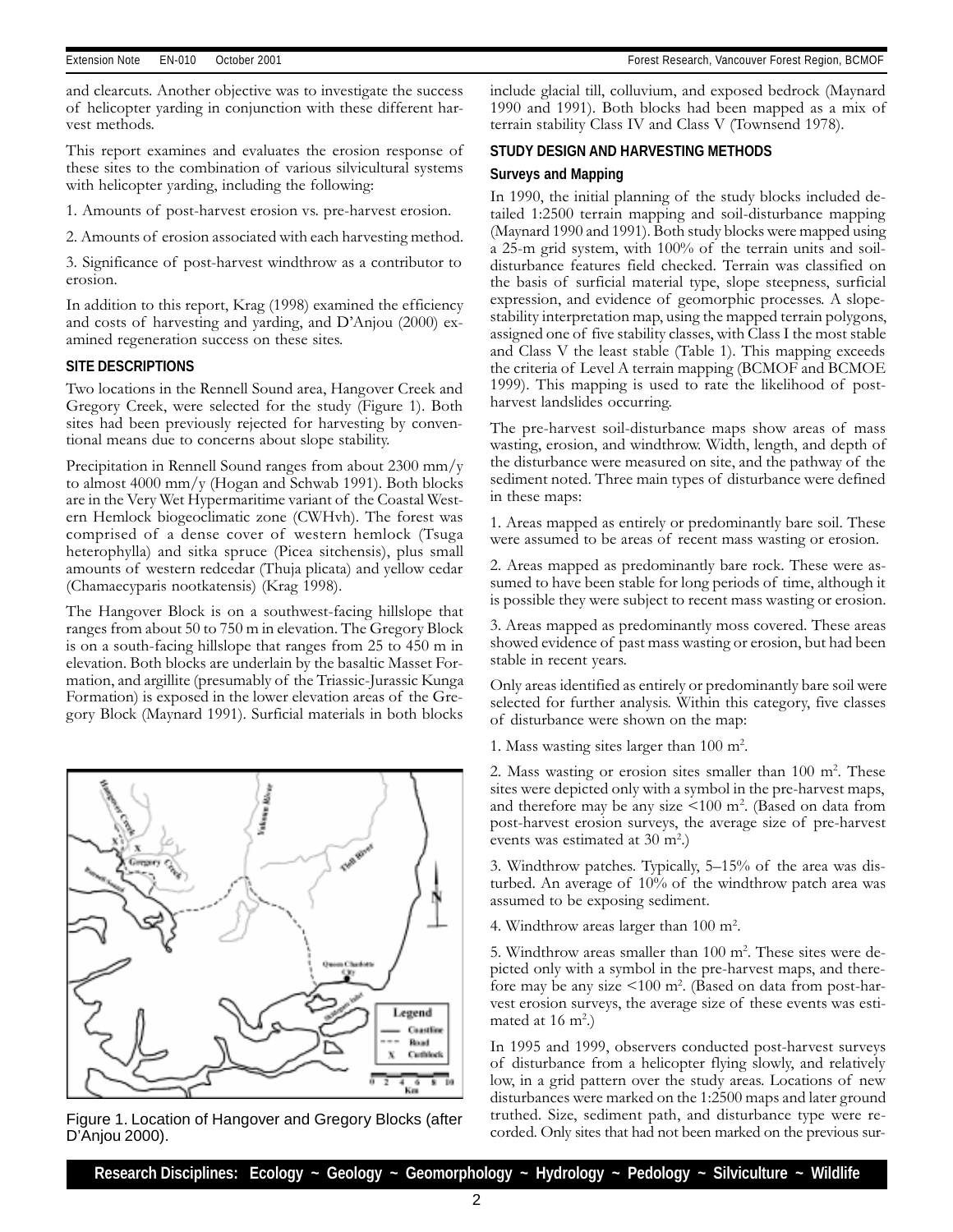veys were included for the analysis. For sites that increased in size, the additional area was included in the appropriate survey.

#### **Harvest Methods**

Figures 2 and 3 show the layout of the study blocks and harvest treatments. For harvesting, the blocks were subdivided into five treatments:

1. A control area, with no harvesting.

- 2. A 25% single-tree-selection area.
- 3. A 25% group-selection area.
- 4. A 50% group-selection area.
- 5. A clearcut area.

The Gregory Block had two additional treatments:

1. A 15% single-tree-selection area. This 15% cut was not part of the original design, and is included in the control area for this analysis because the boundary between the two units is not well defined on maps.



Figure 2. Treatment units in Hangover Block (after D'Anjou 2000).



Figure 3. Treatment units in Gregory Block (after D'Anjou 2000). Note: The lower portion of the control has a 15% single-tree selection cut.

2. A conventional grapple-yarded clearcut on the lower, more stable slopes

In 1992, the timber was felled by crews experienced in selective harvesting, and a Sikorsky S-64E Skycrane yarded the timber to nearby roads. Harvesting and yarding are described in Krag 1998.

#### **Evaluation of Pre-Harvest Terrain and Soil Disturbance**

The 1:2500 terrain stability mapping (Maynard 1990 and 1991) can be used to characterize the landslide sensitivity of the terrain in each study block and in each treatment unit. Similarly, the soil-disturbance maps can be used to summarize the amount of pre-harvest soil disturbance. Table 1 shows the total amount of terrain in each stability class for each of the study blocks. Overall, the Gregory Block contains less hazardous terrain than the Hangover Block. Almost half of the terrain in the Hangover Block (43%) is either Class IV or Class V terrain, while at the Gregory Block, it is 31%.

Table 2 shows the amount of area in each terrain stability class by treatment. In general there is no clear pattern in the distribution of terrain stability classes between the different harvesting treatments, other than the tendency for the Control areas and helicopter-clearcut areas to have a greater proportion of Class V terrain.

Just over 2% of the Hangover Block incurred recent soil disturbance prior to harvesting, whereas 5% of the Gregory Block had recent soil disturbance prior to harvesting (Table 3). Large mass-wasting events were the largest component of soil disturbance in both of the cutblocks. The Hangover Block has incurred little soil disturbance as a result of windthrow, whereas pre-harvest windthrow in the Gregory Block constituted about one-quarter of the total soil disturbance. The top of the Gregory Block is adjacent to an older cutblock, and much of the windthrow in the Gregory Block is located adjacent to this older block.

The amount of soil disturbance varies considerably between treatment units in the two blocks (Table 4). In the Hangover Block, recent pre-harvest soil disturbance accounted for between 0.1 and 4.1% of the treatment area prior to harvesting. In the Gregory Block, recent soil disturbance accounted for between 1.2 and 9.3% of the treatment unit prior to harvesting. Although the Control units of both blocks had the greatest proportion of Class V terrain, the amount of recent soil disturbance was not the greatest here. In the Hangover Block, the Control area incurred only 0.1% recent soil disturbance prior to harvesting, while the Gregory Block Control unit incurred 6.7% and the helicopter-clearcut incurred over 9%. Thus it appears that the extent of Class V terrain was not necessarily associated with the extent of pre-harvest soil disturbance.

#### **Post-Harvest Soil Disturbance**

The 1995 and 1999 surveys identified only areas that were entirely or predominantly bare soil, and did not include areas identified in the previous surveys. Table 5 summarizes the overall results of the soil-disturbance surveys. The mass-wasting areas identified as  $\leq 100$  m<sup>2</sup> include areas of bare soil that resulted from falling and yarding disturbance as well as small mass-wasting events. In both of the study blocks, the amount of preharvest soil disturbance far exceeds the amount of post-harvest soil disturbance. In both the Hangover Block and the Gregory Block the total amount (1995 and 1999 results combined) of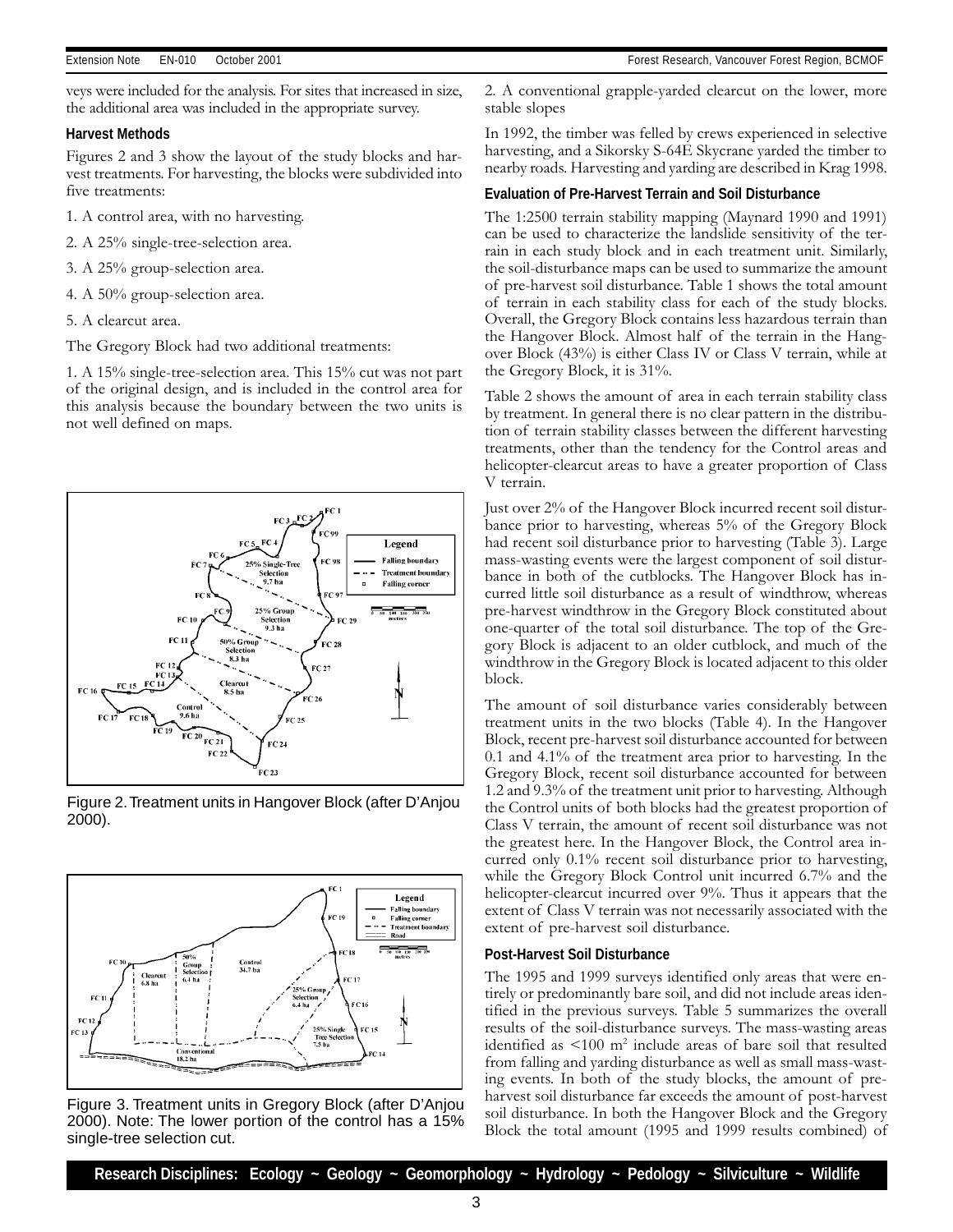# Table 1. Terrain Stability Classes, and total area for each class, by study block (mapped at 1:5000).

|       | <b>Terrain Stability Class and description</b>                                                                                                                                                          | <b>Hangover Block</b> |               |      | <b>Gregory Block</b> |  |
|-------|---------------------------------------------------------------------------------------------------------------------------------------------------------------------------------------------------------|-----------------------|---------------|------|----------------------|--|
|       |                                                                                                                                                                                                         | ha                    | $\frac{0}{0}$ | ha   | $\frac{0}{0}$        |  |
|       | No problems of instability expected.                                                                                                                                                                    | 2.3                   | 5             | 2.9  | 4                    |  |
| П     | No significant problems of instability expected.                                                                                                                                                        | 11.4                  | 25            | 34.2 | 43                   |  |
| III   | Minor slumping and small debris slides expected along roads and<br>following clearcutting.                                                                                                              | 12.2                  | 27            | 18.3 | 23                   |  |
| IV    | Low to moderate potential of road-associated landslides in certain<br>areas of the polygon. The potential for significant landslides in<br>clearcut areas is low, but minor debris slides are expected. | 11.5                  | 25            | 12.0 | 15                   |  |
| V     | Moderate to high potential for landslides in certain areas of the<br>polygon during and following road construction and following<br>conventional clearcutting.                                         | 8.2                   | 18            | 12.6 | 16                   |  |
| Total |                                                                                                                                                                                                         | 45.5                  | 100           | 80.0 | 100                  |  |

# Table 2. Terrain stability, by treatment.

|                    |                                                    | <b>Treatment</b> |                |          |                                 |                  |               |                           |               |                                            |                |                                      |                |
|--------------------|----------------------------------------------------|------------------|----------------|----------|---------------------------------|------------------|---------------|---------------------------|---------------|--------------------------------------------|----------------|--------------------------------------|----------------|
| <b>Study block</b> | <b>Terrain</b><br><b>Stability</b><br><b>Class</b> | <b>Control</b>   |                |          | 25%<br>single-tree<br>selection | 25%<br>selection | group         | 50%<br>group<br>selection |               | Helicopter<br>$\varphi$ vard /<br>clearcut |                | <b>Grapple</b><br>yard /<br>clearcut |                |
|                    |                                                    | ha               | $\frac{0}{0}$  | ha       | $\frac{0}{0}$                   | ha               | $\frac{0}{0}$ | ha                        | $\frac{0}{0}$ | ha                                         | $\frac{0}{0}$  | ha                                   | $\frac{0}{0}$  |
| Hangover           |                                                    | 0.2              | $\mathfrak{2}$ | 0.1      |                                 | 0.1              | 1             | 1.6                       | 19            | 0.4                                        | $\overline{4}$ | n.a                                  | n.a            |
|                    | $\mathbf{I}$                                       | 2.8              | 29             | 2.5      | 26                              | 2.6              | 28            | 2.2                       | 26            | 1.3                                        | 16             | n.a                                  | n.a.           |
|                    | III                                                | 2.0              | 20             | 3.3      | 34                              | 3.1              | 33            | 1.4                       | 17            | 2.4                                        | 28             | n.a                                  | n.a            |
|                    | IV                                                 | 2.0              | 22             | 2.3      | 24                              | 2.9              | 31            | 1.7                       | 20            | 2.4                                        | 29             | n.a                                  | n.a            |
|                    | V                                                  | 2.6              | 28             | 1.5      | 16                              | 0.6              | 7             | 1.5                       | 18            | 1.9                                        | 23             | n.a                                  | n.a            |
|                    | Total                                              | 9.6              | 100            | 9.7      | 100                             | 9.3              | 100           | 8.3                       | 100           | 8.5                                        | 100            | n.a                                  | n.a            |
| Gregory            | I                                                  | 0.4              | 1              | $\Omega$ | $\Omega$                        | $\Omega$         | $\Omega$      | $\Omega$                  | $\Omega$      | $\Omega$                                   | $\Omega$       | 2.5                                  | 14             |
|                    | $\mathbf{I}$                                       | 14.0             | 40             | 2.9      | 38                              | 2.1              | 34            | 2.2                       | 34            | 1.3                                        | 19             | 11.8                                 | 64             |
|                    | III                                                | 6.2              | 18             | 4.0      | 53                              | 2.0              | 32            | 1.3                       | 20            | 2.3                                        | 34             | 2.4                                  | 13             |
|                    | IV                                                 | 4.5              | 13             | 0.6      | 9                               | 1.7              | 27            | 2.5                       | 39            | 1.4                                        | 21             | 1.2                                  | 7              |
|                    | V                                                  | 9.6              | 28             | 0.0      | $\Omega$                        | 0.5              | 7             | 0.5                       | 7             | 1.8                                        | 26             | 0.3                                  | $\mathfrak{2}$ |
|                    | Total                                              | 34.7             | 100            | 7.5      | 100                             | 6.4              | 100           | 6.4                       | 100           | 6.8                                        | 100            | 18.2                                 | 100            |

|  |  |  |  |  | Table 3. Pre-harvest recent soil disturbance in Hangover and Gregory Blocks. |
|--|--|--|--|--|------------------------------------------------------------------------------|
|--|--|--|--|--|------------------------------------------------------------------------------|

| Type of                 |              | <b>Hangover Block</b>     |              | <b>Gregory Block</b> |                                  |              |  |
|-------------------------|--------------|---------------------------|--------------|----------------------|----------------------------------|--------------|--|
| soil disturbance        | No. of sites | Area<br>(m <sup>2</sup> ) | $%$ of block | No. of sites         | <b>Area</b><br>(m <sup>2</sup> ) | $%$ of block |  |
| Mass wasting            |              |                           |              |                      |                                  |              |  |
| $>100 \; \mathrm{m}^2$  | 13           | 9 2 1 0                   | 2.0          | 37                   | 31 980                           | 4.0          |  |
| $< 100 \; \mathrm{m}^2$ | 12           | 370                       | 0.1          | 33                   | 990                              | 0.1          |  |
| Windthrow               |              |                           |              |                      |                                  |              |  |
| Patches                 | $\theta$     | $\overline{0}$            | 0.0          | 11                   | 2 9 4 5                          | 0.4          |  |
| $>100 \; \mathrm{m}^2$  | $\theta$     | $\theta$                  | 0.0          | 4                    | 3 0 7 0                          | 0.4          |  |
| $< 100 \text{ m}^2$     | 14           | 230                       | 0.1          | 43                   | 670                              | 0.1          |  |
| Total                   | 39           | 9 8 2 0                   | 2.2          | 128                  | 39 655                           | 5.0          |  |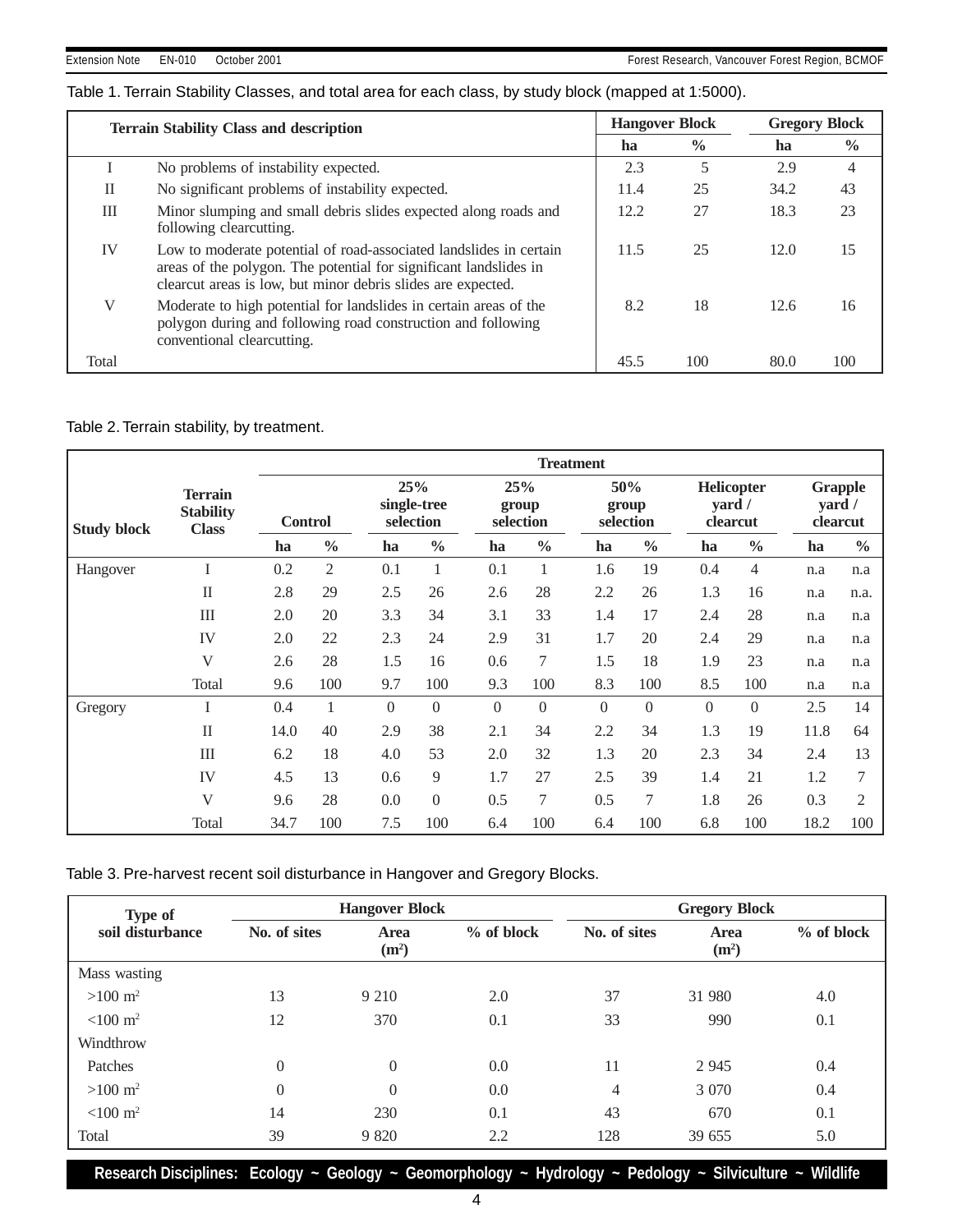# Table 4. Pre-harvest soil disturbance, by treatment.

|                             | <b>Treatment</b>                    |                                                   |                                               |                                             |                                               |                                                 |  |
|-----------------------------|-------------------------------------|---------------------------------------------------|-----------------------------------------------|---------------------------------------------|-----------------------------------------------|-------------------------------------------------|--|
| Type of soil<br>disturbance | <b>Control</b><br>(m <sup>2</sup> ) | 25% single-tree<br>selection<br>(m <sup>2</sup> ) | $25%$ group<br>selection<br>(m <sup>2</sup> ) | 50% group<br>selection<br>(m <sup>2</sup> ) | Helicopter /<br>clearcut<br>(m <sup>2</sup> ) | Grapple yard /<br>clearcut<br>(m <sup>2</sup> ) |  |
| <b>Hangover Block</b>       |                                     |                                                   |                                               |                                             |                                               |                                                 |  |
| Mass wasting                |                                     |                                                   |                                               |                                             |                                               |                                                 |  |
| $>100 \; \mathrm{m}^2$      | $\theta$                            | 1 840                                             | 2 7 8 0                                       | 3 3 5 0                                     | 1 850                                         | n.a.                                            |  |
| $<$ 100 m <sup>2</sup>      | 30                                  | 160                                               | 120                                           | 30                                          | $\boldsymbol{0}$                              | n.a.                                            |  |
| Windthrow                   |                                     |                                                   |                                               |                                             |                                               |                                                 |  |
| Patches                     | $\overline{0}$                      | $\overline{0}$                                    | $\mathbf{0}$                                  | $\boldsymbol{0}$                            | $\mathbf{0}$                                  | n.a.                                            |  |
| $>100 \; \mathrm{m}^2$      | $\Omega$                            | $\Omega$                                          | $\Omega$                                      | $\overline{0}$                              | $\Omega$                                      | n.a.                                            |  |
| $< 100 \text{ m}^2$         | 60                                  | 60                                                | 30                                            | 60                                          | $\overline{0}$                                | n.a.                                            |  |
| Total                       | 90                                  | 2 0 6 0                                           | 2 9 3 0                                       | 3 4 4 0                                     | 1850                                          | n.a.                                            |  |
| % of treatment unit         | 0.1                                 | 2.1                                               | 3.2                                           | 4.1                                         | 2.2                                           | n.a.                                            |  |
| <b>Gregory Block</b>        |                                     |                                                   |                                               |                                             |                                               |                                                 |  |
| Mass wasting                |                                     |                                                   |                                               |                                             |                                               |                                                 |  |
| $>100 \; \mathrm{m}^2$      | 19 530                              | 1 670                                             | 1 0 20                                        | 2 2 3 0                                     | 5 640                                         | 1890                                            |  |
| $< 100 \text{ m}^2$         | 460                                 | $\overline{0}$                                    | 190                                           | 60                                          | 190                                           | 90                                              |  |
| Windthrow                   |                                     |                                                   |                                               |                                             |                                               |                                                 |  |
| Patches                     | 2 3 2 5                             | 460                                               | $\boldsymbol{0}$                              | 80                                          | $\overline{0}$                                | 80                                              |  |
| $>100 \; \mathrm{m}^2$      | 770                                 | $\Omega$                                          | $\Omega$                                      | 1 940                                       | 360                                           | $\overline{0}$                                  |  |
| $<$ 100 m <sup>2</sup>      | 200                                 | 50                                                | 80                                            | 90                                          | 110                                           | 140                                             |  |
| Total                       | 23 290                              | 2 180                                             | 1 2 8 0                                       | 4 4 1 0                                     | 6 300                                         | 2 200                                           |  |
| % of treatment unit         | 6.7                                 | 2.9                                               | 2.0                                           | 6.9                                         | 9.3                                           | 1.2                                             |  |

Table 5. Total soil disturbance: results of soil-disturbance surveys, by block.

|              | <b>Pre-harvest survey</b> |                 |                           | 1995 survey     | 1999 survey               |                 |  |
|--------------|---------------------------|-----------------|---------------------------|-----------------|---------------------------|-----------------|--|
| <b>Block</b> | Area<br>(m <sup>2</sup> ) | % of block area | Area<br>(m <sup>2</sup> ) | % of block area | Area<br>(m <sup>2</sup> ) | % of block area |  |
| Hangover     | 9 820                     | 2.2             | 580                       | 0.3             | 650                       | 0.1             |  |
| Gregory      | 39 650                    | 5.0             | 3 3 4 0                   | 0.4             | 5 5 4 0                   | 0.7             |  |

post-harvest soil disturbance is about 22% of the pre-harvest amount.

After harvesting, mass-wasting events continued to be a major component of soil disturbance in both study blocks. Windthrow became a significant soil disturbance factor in the Hangover Block, whereas the Gregory Block has experienced little postharvest windthrow. Between 1995 and 1999, the Hangover Block shows a reduction in the amount of post-harvest soil disturbance, whereas it increased in the Gregory Block. This increase is the result of one 3520-m2 landslide that occurred in the Control area of the block (but not part of the 15% singletree selection). If this slide is excluded from the 1999 results,

then the Gregory Block also shows a reduction in soil disturbance from 1995 to 1999. Thus it appears that the majority of the post-harvest soil disturbance occurred within the first three years after harvesting.

Table 6 shows that the amount of post-harvest soil disturbance is generally a small fraction of the recent pre-harvest soil disturbance. In both cutblocks, most treatment units had about 0-20% additional post-harvest soil disturbance. One exception to this average was the control unit of the Hangover Block, where a small amount of pre-harvest soil disturbance, coupled with a moderate amount of additional post-harvest soil disturbance, almost tripled the amount of soil disturbance. The con-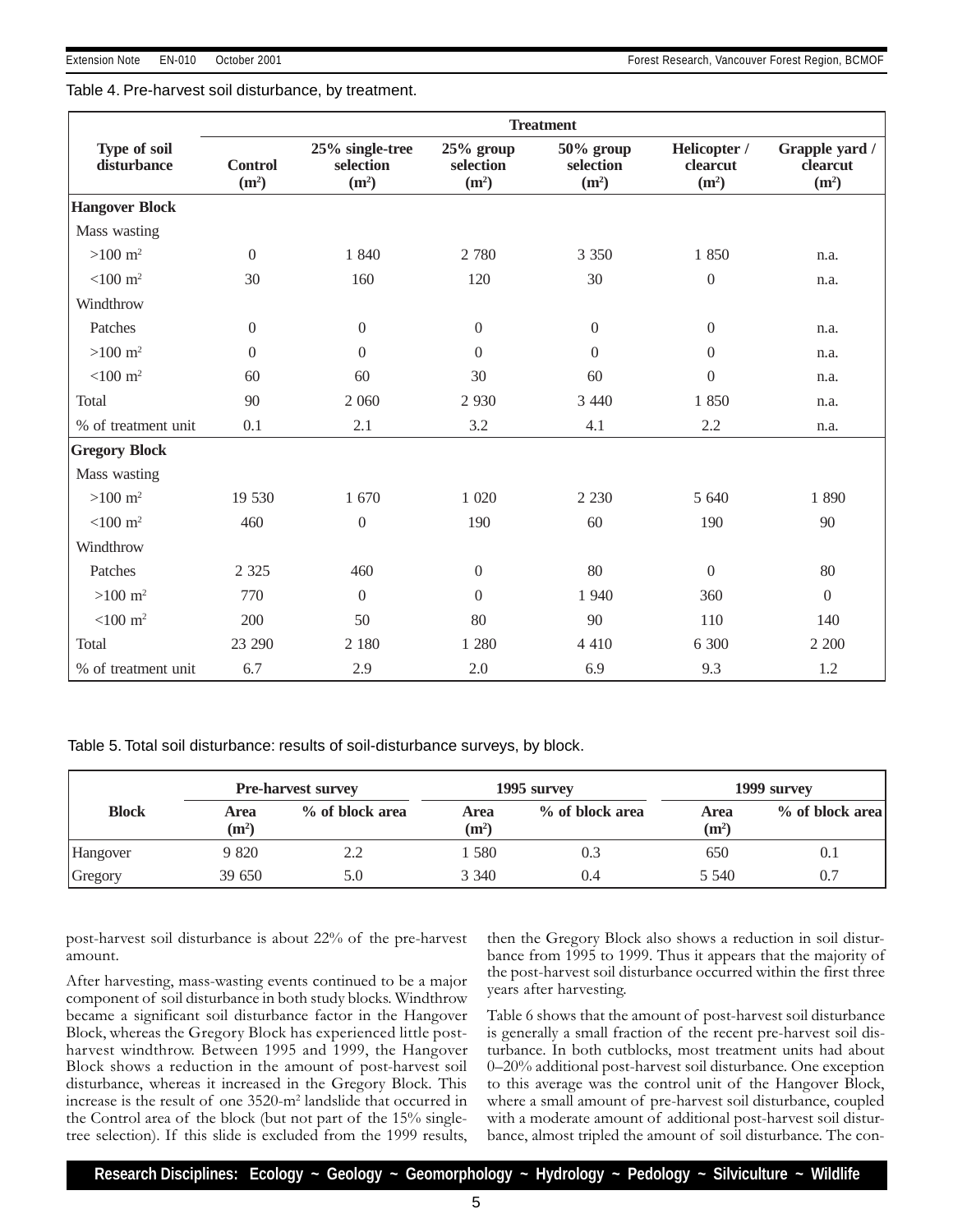Table 6. Post-harvest soil disturbance, by treatment.

| <b>Treatment</b>              |                                     |                                                   |                                               |                                                |                                               |                                                 |
|-------------------------------|-------------------------------------|---------------------------------------------------|-----------------------------------------------|------------------------------------------------|-----------------------------------------------|-------------------------------------------------|
| Type of soil<br>disturbance   | <b>Control</b><br>(m <sup>2</sup> ) | 25% single-tree<br>selection<br>(m <sup>2</sup> ) | $25%$ group<br>selection<br>(m <sup>2</sup> ) | $50\%$ group<br>selection<br>(m <sup>2</sup> ) | Helicopter /<br>clearcut<br>(m <sup>2</sup> ) | Grapple yard /<br>clearcut<br>(m <sup>2</sup> ) |
| <b>Hangover Block</b>         |                                     |                                                   |                                               |                                                |                                               |                                                 |
| Mass wasting                  |                                     |                                                   |                                               |                                                |                                               |                                                 |
| $>100 \; \mathrm{m}^2$        | $\boldsymbol{0}$                    | 400                                               | $\overline{0}$                                | $\boldsymbol{0}$                               | $\boldsymbol{0}$                              | n.a.                                            |
| $<$ 100 m <sup>2</sup>        | $\overline{0}$                      | $\overline{0}$                                    | 20                                            | $\boldsymbol{0}$                               | 190                                           | n.a.                                            |
| Windthrow                     |                                     |                                                   |                                               |                                                |                                               |                                                 |
| Patches                       | $\boldsymbol{0}$                    | $\boldsymbol{0}$                                  | 350                                           | $\boldsymbol{0}$                               | $\boldsymbol{0}$                              | n.a.                                            |
| $>100 \; \mathrm{m}^2$        | 250                                 | $\overline{0}$                                    | 120                                           | 100                                            | $\Omega$                                      | n.a.                                            |
| $<$ 100 m <sup>2</sup>        | 10                                  | 20                                                | 60                                            | 110                                            | $\Omega$                                      | n.a.                                            |
| Total                         | 250                                 | 420                                               | 550                                           | 210                                            | 190                                           | n.a.                                            |
| % of area<br>$(1990$ results) | 0.3(0.1)                            | 0.4(2.1)                                          | 0.6(3.2)                                      | 0.3(4.1)                                       | 0.2(2.2)                                      | n.a.                                            |
| Post-/pre-harvest<br>ratio    | 2.8                                 | 0.2                                               | 0.2                                           | 0.1                                            | 0.1                                           | n.a.                                            |
| <b>Gregory Block</b>          |                                     |                                                   |                                               |                                                |                                               |                                                 |
| Mass wasting                  |                                     |                                                   |                                               |                                                |                                               |                                                 |
| $>100 \; \mathrm{m}^2$        | 4270                                | $\mathbf{0}$                                      | 470                                           | $\boldsymbol{0}$                               | 590                                           | 3070                                            |
| $<$ 100 m <sup>2</sup>        | 390                                 | $\overline{0}$                                    | 210                                           | 10                                             | 440                                           | 210                                             |
| Windthrow                     |                                     |                                                   |                                               |                                                |                                               |                                                 |
| Patches                       | $\Omega$                            | $\overline{0}$                                    | $\overline{0}$                                | $\boldsymbol{0}$                               | $\boldsymbol{0}$                              | $\mathbf{0}$                                    |
| $>100 \; \mathrm{m}^2$        | $\Omega$                            | $\Omega$                                          | $\Omega$                                      | $\boldsymbol{0}$                               | $\Omega$                                      | $\mathbf{0}$                                    |
| $<$ 100 m <sup>2</sup>        | 50                                  | $\overline{0}$                                    | $\mathbf{0}$                                  | 40                                             | $\overline{0}$                                | $\mathbf{0}$                                    |
| Total                         | 4700                                | $\boldsymbol{0}$                                  | 680                                           | 50                                             | 1030                                          | 3280                                            |
| % of area<br>$(1990$ results) | 1.3(6.7)                            | 0(2.9)                                            | 1.1(2.0)                                      | 0.1(6.9)                                       | 1.5(9.3)                                      | 1.8(1.2)                                        |
| Post-/pre-harvest<br>ratio    | 0.2                                 | $\overline{0}$                                    | 0.6                                           | 0.0                                            | 0.2                                           | 1.5                                             |

ventionally harvested clearcut unit of the Gregory Block had post-harvest soil disturbance of 1.5 times the amount of preharvest soil disturbance, which was the highest ratio for any of the harvested treatments. About half of the post-harvest soil disturbance  $(1610 \text{ m}^2)$  in the conventional clearcut was the result of one debris flow. As well, the 25% group-selection treatment in the Gregory Block had a higher-than-average increase in soil disturbance after harvesting. However, both the preand post-harvest amounts were small, and therefore this is not a very significant result.

# **DISCUSSION**

Soils on upper and mid slopes in the QCI disturbed by landslides are usually dominantly revegetated within about 25 years (Smith et al. 1986). The 1990 and 1991 map areas that are shown as dominantly bare soil are assumed to be areas of recent erosion, and are therefore assumed to be generally less than about 25 years old. However, the amount of pre-harvest soil disturbance is about five times the amount of post-harvest soil disturbance (Table 5). Almost a decade has passed between the first soil-disturbance mapping and the 1999 survey. If pre- and post-harvest rates of erosion were similar, this would suggest that the pre-harvest mapping of bare soil areas actually records about 50 years of erosion. It may be that many of these sites that were assumed to be recent erosion are actually much older and maintain a constantly ravelling, bare soil surface. An alternative explanation is that one or more severe events occurred a short time prior to the surveys, and that elevated rates of erosion occurred prior to harvesting. For example, the 1978 storm event in Rennell Sound may account for much of the recent landslide scars in the area (Schwab 1983).

There is no clear relationship between increased soil disturbance and area harvested. If this was the case, the control units would have the smallest increase in the amount of post-harvest soil disturbance, the clearcut units would have the largest

6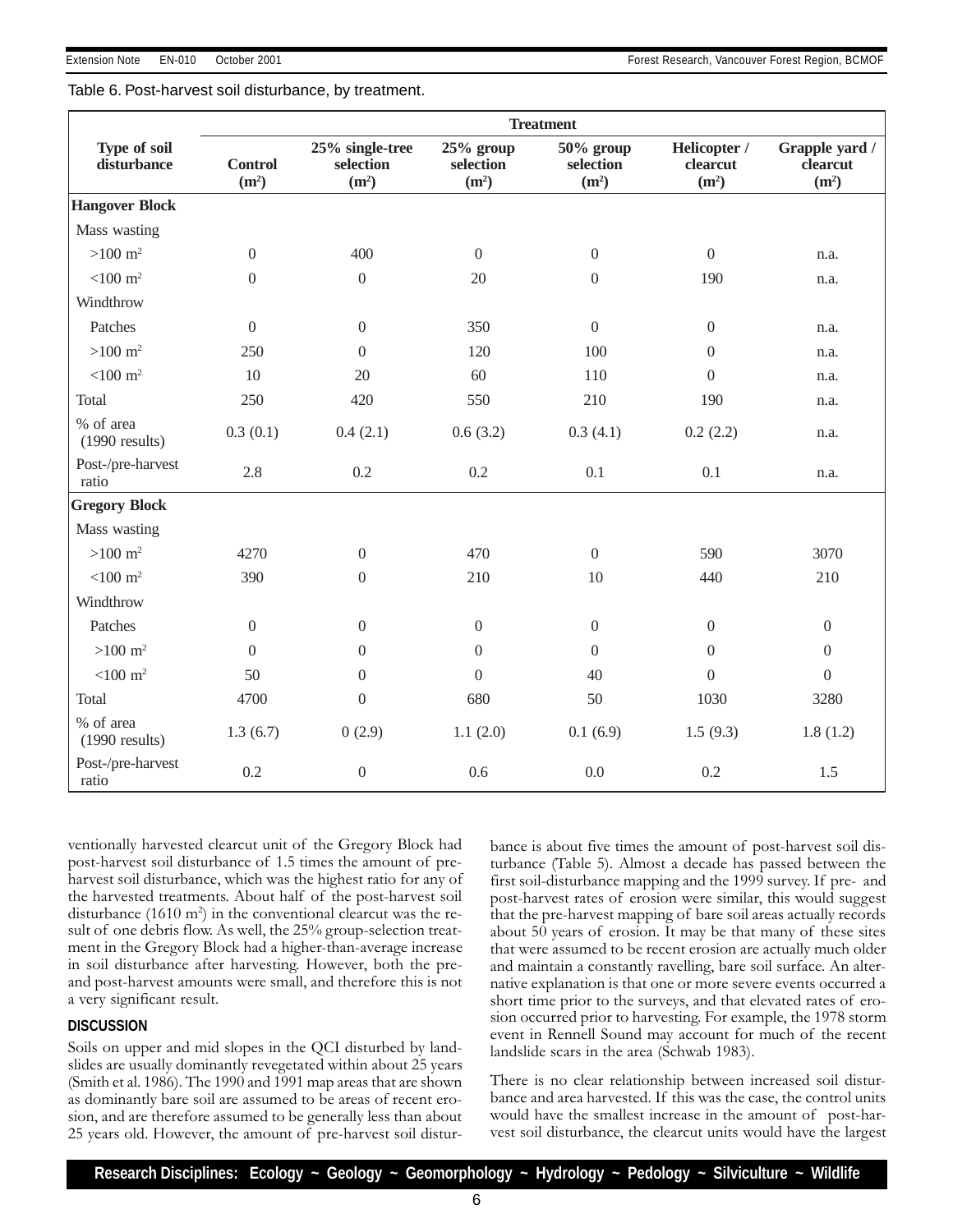increase in the amount of post-harvest soil disturbance, and the single-tree selection and group-selection areas would have an intermediate amount of post-harvest soil disturbance. However, the data suggest otherwise. The helicopter-clearcut treatment units had the greatest amount of combined Class IV and V land of all of the units (including the control units) and yet they had some of the lower post-harvest/pre-harvest soil-disturbance ratios. However, the amount of soil disturbance in the conventionally yarded clearcut in the Gregory Block had the greatest amount of post-harvest soil disturbance of any of the treatments, despite having a very low percentage of Class IV and V terrain. This suggests that the helicopter harvesting was successful in reducing yarding-related soil disturbance.

There is no clear relationship between the amount of windthrow and the treatment type. Clearcuts obviously do not incur windthrow, except at their edges. In the Hangover Block, the various group-selection treatments incurred approximately equal amounts of windthrow, while the single-tree selection area incurred almost no windthrow. Interestingly, the most post-harvest windthrow occurred at the Hangover Control. In the Gregory Block there was almost no post-harvest windthrow in any of the treatment units.

The landslide in the control area of the Gregory Block comprised  $40\%$  of the block's post-harvest erosion and was the largest pre- or post-harvest mass-wasting event that predominantly exposed soil. Yet, relative to most forestry landslide events, this was not a large event. Rood (1990) reports an average open-slope, debris-slide volume of 1450 m<sup>3</sup> in the QCI. Assuming an average depth of 0.3 m, this results in an average area of 4800 m², which is considerably larger than the 3520-m² event in the Gregory Block. Thus if additional landslides occur, they are likely to change the results of this study significantly.

The post-harvest results cover only the first seven years after harvesting. Post-harvest landslides typically occur up to 15 years after harvest, and therefore the results of this study must be regarded as preliminary. An additional survey of the study areas should be done sometime between 2005 and 2007.

The low amount of post-harvest erosion indicates that helicopter yarding of these cutblocks has been successful at maintaining natural rates of erosion on these steep slopes up to this point in time. The amount of tree removal—whether 25% from single-tree selection or group selection, or 100% from clearcutting-does not seem to have affected the amount of erosion.

#### **CONCLUSION**

In 1990, under the Fish/Forestry Interaction Program (FFIP), a study was initiated in the Queen Charlotte Islands to examine and evaluate the erosion and mass-wasting responses of steep, unstable slopes to combinations of various silvicultural systems with helicopter yarding.

The two study blocks were terrain mapped with soil-disturbance surveys prior to being harvested in 1992. Soil-disturbance surveys were repeated in 1995 and 1999. The results show that the amount of soil disturbance that occurred from 1990 to 1999 is about 22% of that present prior to harvesting. It is not known whether the amount of soil disturbance surveyed in 1990 represents several decades of erosion, or whether it reflects one or more extreme events in more recent years such as the storm event of 1978.

The silvicultural treatments that were harvested by helicopter did not reveal any significant differences in soil disturbance. The one clearcut treatment area that was grapple yarded had the greatest amount of post-harvest soil disturbance.

Windthrow does not appear to be affected by treatment type.

The amount of post-harvest erosion may change if one or more large storms occur within approximately the next decade, before tree root strength has recovered significantly. An additional survey of the cutblocks should be done between 2005 and 2007.

#### **ACKNOWLEDGEMENTS**

Funding for this research was provided initially by the Fish Forestry Interaction Program (FFIP) and later by the South Moresby Forest Replacement Account (SMFRA). The authors would like to thank Alan Phillip for his field work and mapping assistance and Greg Wiggins for the administration of SMRFA funds that allowed the completion of this study.



#### **REFERENCES**

- BC Ministry of Forests and BC Ministry of Environment. 1999. Mapping and Assessing Terrain Stability Guidebook. Forest Practices Code of British Columbia. BC Ministry of Forests. Victoria, BC. 36pp.
- Chatwin, S.C.; D.E. Howes; J.W. Schwab; and D. Swanston. 1994. Guide for Management of Landslide-Prone Terrain in the Pacific Northwest. 2<sup>nd</sup> edition. Land Management Handbook No. 34. BC Ministry of Forests. Victoria, BC. 220pp.
- D'Anjou, B. 2000. Alternative Silvicultural Systems on Steep-Sloped Old-Growth Forests on the Queen Charlotte Islands—Project Overview and Regeneration Development. Internal report. Vancouver Forest Region, BC Ministry of Forests. Nanaimo, BC. 33pp.
- Hetherington, E. 1982. "A First Look at Logging Effects on the Hydrologic Regime of Carnation Creek Experimental Watershed" pp 45–62 in Carnation Creek Workshop: A 10 Year Review– Proceedings. G.F. Hartman, editor. Malaspina College. Nanaimo, BC. 404pp.
- Hogan, D.L.; P.J. Tschaplinski; and S.C Chatwin (editors). 1998. Carnation Creek and Queen Charlotte Islands Fish/Forestry Workshop: Applying 20 Years of Coastal Research to Management Solutions. Land Management Handbook 41. Research Branch, BC Ministry of Forests. Victoria, BC. 275pp.
- Hogan, D.L. and J.W. Schwab. 1991. Meteorological Conditions Associated with Hillslope Failures on the Queen Charlotte Islands. Land Management Report 73. Forest Science Research, BC Ministry of Forests. Victoria, BC. 36pp.